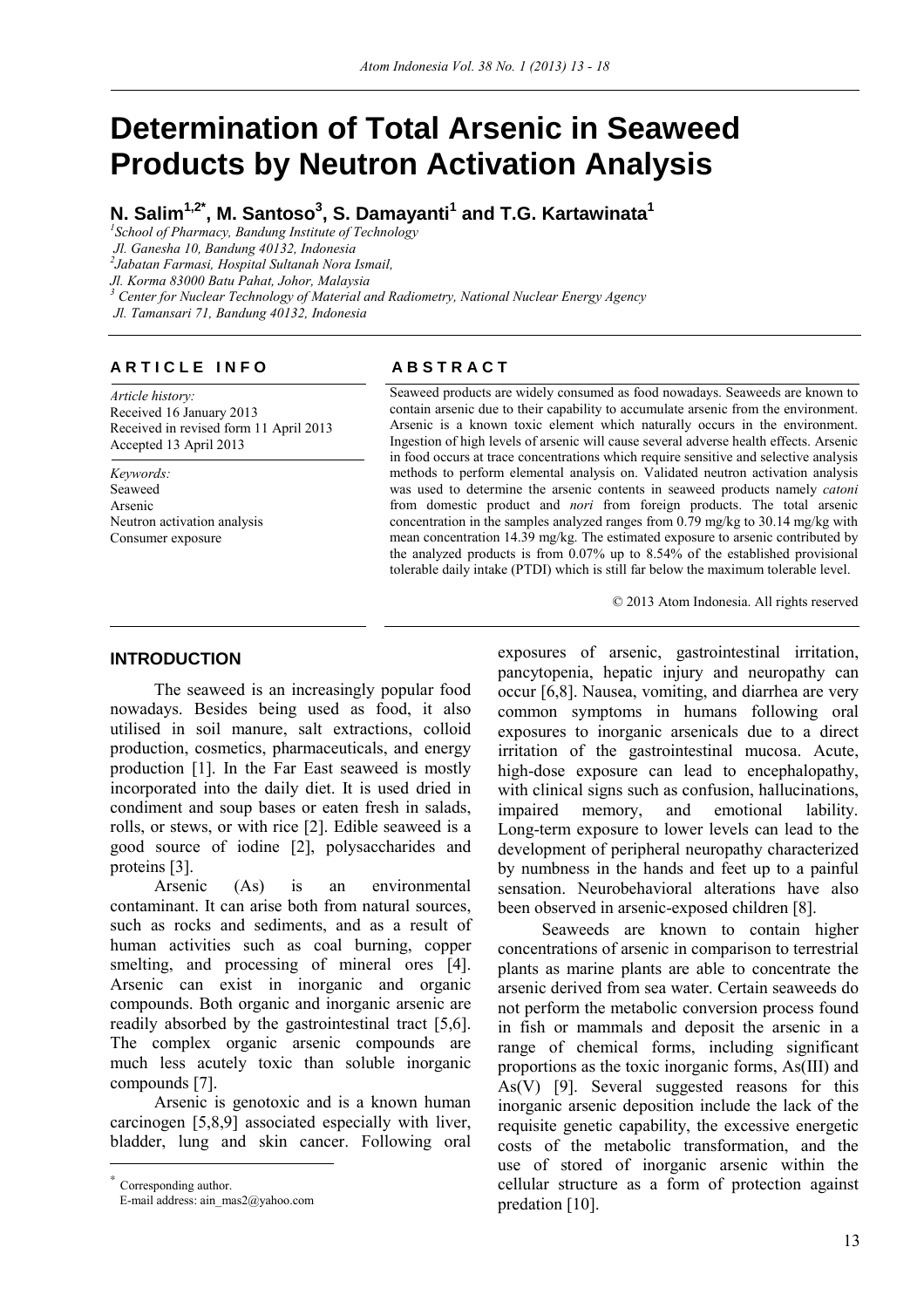Arsenic in foodstuffs generally occurs in low concentrations; hence, a highly sensitive analytical technique is needed for the ana alysis of arsenic in foodstuffs. The neutron activation analysis (NAA) is an analytical method with the h high sensitivity and selectivity needed for trace element analysis. NAA offers easy sample preparation, freedom of reagent blanks, minimum interferences, and rare matrix effect. NAA method is relatively free from reagent and laboratory contamination and is also capable of simultaneous multi-element analysis [11].

The Joint Food and Organization/World Health (FAO/WHO) Expert Committee on Food Additives (JECFA) has established the pr rovisional tolerable daily intake (PTDI) of total arsenic as  $50 \mu g/kg$ body weight (bw) per day. Concerning the toxicity of inorganic arsenic, the committee established the provisional tolerable weekly i intake (PTWI) for inorganic arsenic as 15 µg/kg bw [12]. Agricultural **Organization** 

The purpose of this research was to determine the total arsenic concentration in seaweed food products by using neutron activation analysis. This method is expected to be an alternative analytical method for arsenic ana alysis in food stuffs.

# **THEORY**

The neutron activation analysis is an analytical technique which i is based on the measurement of characteristic gamma  $(\gamma)$ -rays emitted by analyte isotopes produced by irradiation with neutrons. The type of NAA A commonly used is the instrumental NAA (INAA), in which there is no chemical treatment done to the samples prior or after its irradiation. The normal reaction which occurs in NAA is the neutron capture reaction. For most applications, it is the delayed  $\gamma$  radiation from the radioactive product which h is detected after activation  $[13]$ . Fig. 1 shows the scheme of the neutron activation analysis.



Fig. 1. Scheme of neutron activation analysis.

The activity of a nuclide can be d determined by using the equation

$$
A_0 = \frac{N_c \lambda e^{\lambda t} D}{(1 - e^{-\lambda t} c)} \tag{1}
$$

where  $N_c$  is the net peak count,  $\lambda$  is the decay constant,  $t_D$  is the time difference between time after irradiation and the time when counting is started, and  $t_c$  is the counting time [14]. To use this equation, the absolute activity of the irradiated sample has to be measured. For convenience, the comparator method is often used in NAA where samples and comparator standards containing known amount of simultaneously. analyte are irradiated

In this method it i s assumed that the neutron flux, cross sections, irradiation times and other variables associated with h counting are constant for both the sample and the standard [11]. The total arsenic concentration in the sample can be calculated using the formula

$$
W_{sample} = W_{std} \times \frac{A_{sample}}{A_{std}}
$$
 (2)

where  $W_{sample}$  is the mass of arsenic in sample,  $W_{std}$ is the mass of arsenic in standard, *Asample* is the activity of the sample and  $A_{std}$  is the activity of a standard with known con centration of arsenic.

#### **EXPERIMENTAL METHODS**

#### **Sampling and sample preparation**

Samples analyzed were of *catoni* and *nori* types. The samples were purchased from 3 different markets for each type. The *catoni* products taken for analysis were from a domestic source (A) while the *nori* products were from foreign sources (B, C, D, E). The samples wer e homogenized using food mixer. The *nori* which was sold as dry sheets was homogenized using food mill. For *catoni* which was sold as wet product, it was first weighed and put into tubes and frozen in the freezer. The samples were then freeze dried for 48 hours. Dried samples were powdered using a teflon mortar and pestle and placed into polyethylene container.

Each of the homogenized samples weighed 0.030 g and was put into 0.2 ml polyethylene vials and heat sealed. Each sample was made a duplicate. The vials with samples were wrapped in aluminium foil and labelled with the respective sample codes.

#### **Comparator standards**

The elemental comparator standard for NAA was made from ICP-MS multi-element standard solution VI CertiPUR® (Merck). 100μL of this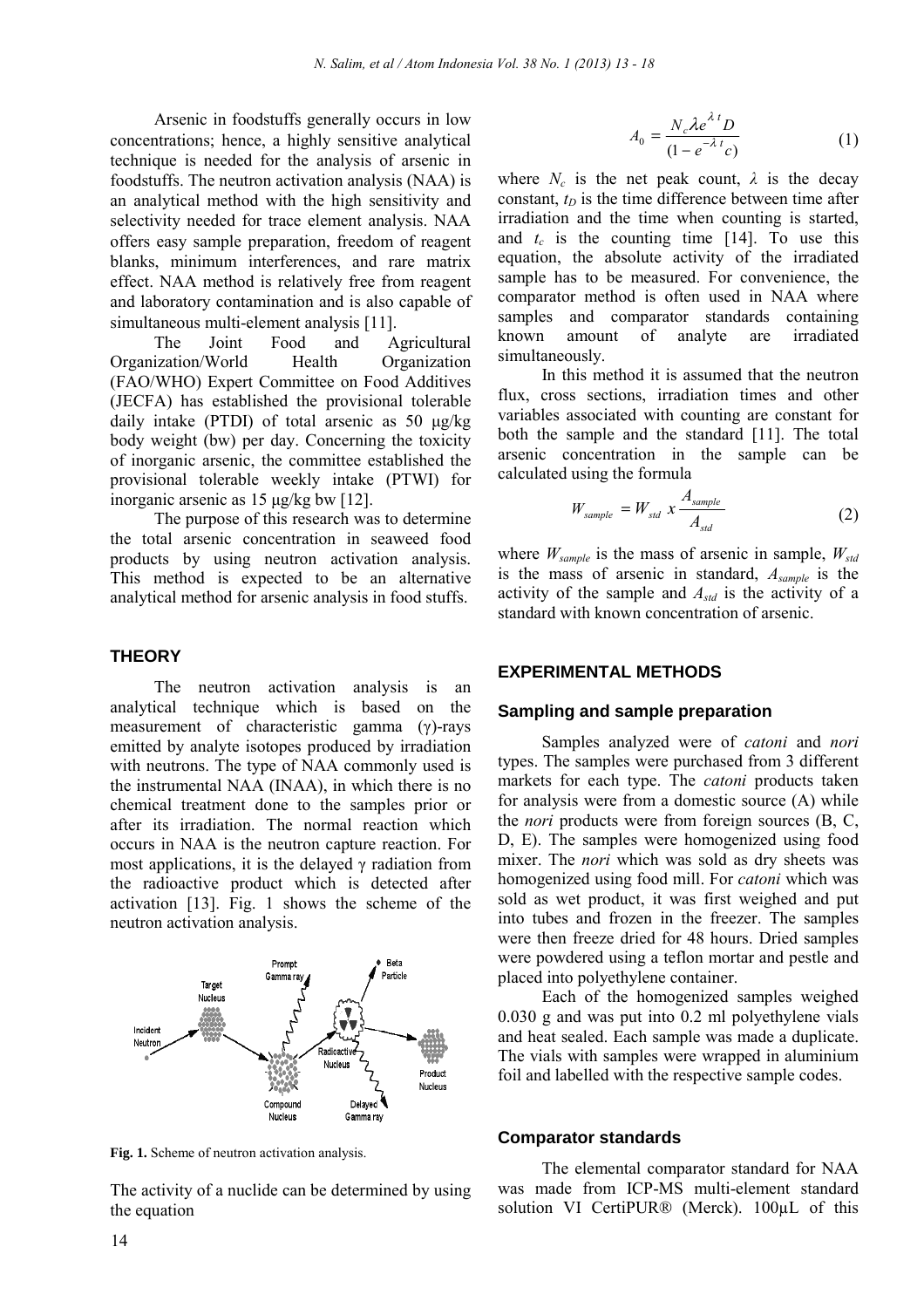standard was pipetted into a 0.2 ml polyethylene vial. Replicate standards were prepared and then dried under infrared lamps in the standard drying shelf. The vials were heat-sealed, wrapped in aluminium foil, and labelled.

### **Standard reference material**

The NIST 1566b oyster tissue standard reference material (SRM) was used for external quality assessment. 0.030 g SRM was weighed into vials and the vials were then heat-sealed, wrapped with aluminium foil, and labelled. Eight replicates were prepared.

#### **Irradiation and analysis**

The samples, the SRMs and the standards were grouped and irradiated using the rabbit system facility at the G.A Siwabessy reactor, Serpong, Jakarta for 15 minutes at 15 MW power followed by cooling for 72 hours. Following the cooling of irradiated vials, the counting was done in the Centre of Nuclear Technology for Materials and Radiometry, Bandung, using a gamma-ray spectrophotometry system with an HPGe detector and Genie 2000 software. Dead time was ensured to be 20% and below for the counting. The samples, the comparator standards and the SRMs were counted at distance 10 cm from detector surface. Samples were counted for 3000 seconds. Gamma ray signal was counted at energy peak of 559.1 keV (photopeak of  $^{76}$ As). The total arsenic contents in samples and SRMs were calculated using the comparison method.

### **RESULTS AND DISCUSSION**

#### **Quality control assessment**

The reliability of the results obtained and the accuracy of the method of analysis in this research was assessed using SRM NIST 1566b Oyster tissue [15]. Eight replicates were analyzed. The validation data is shown in Table 1.

Table 1. Quality control assessment using NIST 1566b Oyster Tissue (n=8).

| Certified       | Measured        | Average                             | Average |
|-----------------|-----------------|-------------------------------------|---------|
| value $(mg/kg)$ | value $(mg/kg)$ | Recovery $\left(\frac{9}{0}\right)$ | CV(%)   |
| $7.65 \pm 0.65$ | $7.81 \pm 0.87$ | 102.04                              | 3.88    |

 The analytical accuracy, represented by the percentage of recovery, and the analytical precision, represented by the percentage of coefficient of variance (CV), were found to be acceptable according to the Association of Analytical Communities (AOAC) guidelines [16].

The concentration of arsenic in the samples analyzed is shown in Table 2. Arsenic was detected in all samples. *Catoni* seaweed analyzed has the lowest arsenic content. This low concentration might be caused by the process undergone by the seaweed in the production. Washing and drying were done to the seaweed to remove sand and other particles. As the sample analyzed was used as condiment in cocktail and drinks, the seaweed was previously washed and bleached as to produce white colour and added with sugar and water and packed together with the seaweed. The arsenicals may have been leached out during these processes. *Nori* products from the foreign source C have the highest concentration of total arsenic. Processes such as roasting or toasting which are usually undertaken in *nori* production do not decrease the total arsenic concentration of the seaweed [17].

**Table 2**. Range of mean total arsenic concentration in the seaweed products analyzed.

| Sample | Origin   | Total arsenic concentration         |  |
|--------|----------|-------------------------------------|--|
|        | products | $(mg/kg)^*$                         |  |
| Catoni | Domestic | $0.86 \pm 0.05$                     |  |
|        | (A)      | $(0.79 \pm 0.06 - 0.92 \pm 0.03)$   |  |
| Nori   | Foreign  | $17.20 \pm 0.95$                    |  |
|        | (B)      | $(14.62 \pm 0.74 - 18.58 \pm 1.16)$ |  |
|        | Foreign  | $20.95 \pm 1.40$                    |  |
|        | (C)      | $(16.05 \pm 0.28 - 30.14 \pm 1.61)$ |  |
|        | Foreign  | $20.15 \pm 2.00$                    |  |
|        | (D)      | $(18.81 \pm 0.95 - 21.34 \pm 2.19)$ |  |
|        | Foreign  | $12.75 \pm 0.60$                    |  |
|        | E        | $(10.24 \pm 0.28 - 15.12 \pm 0.45)$ |  |

\* Data are expressed as average concentration (range of mean concentration  $\pm$  standard deviation) (mg/kg dry weight)



**Fig. 2.** Total arsenic concentration in seaweed products analyzed and the regulatory limit.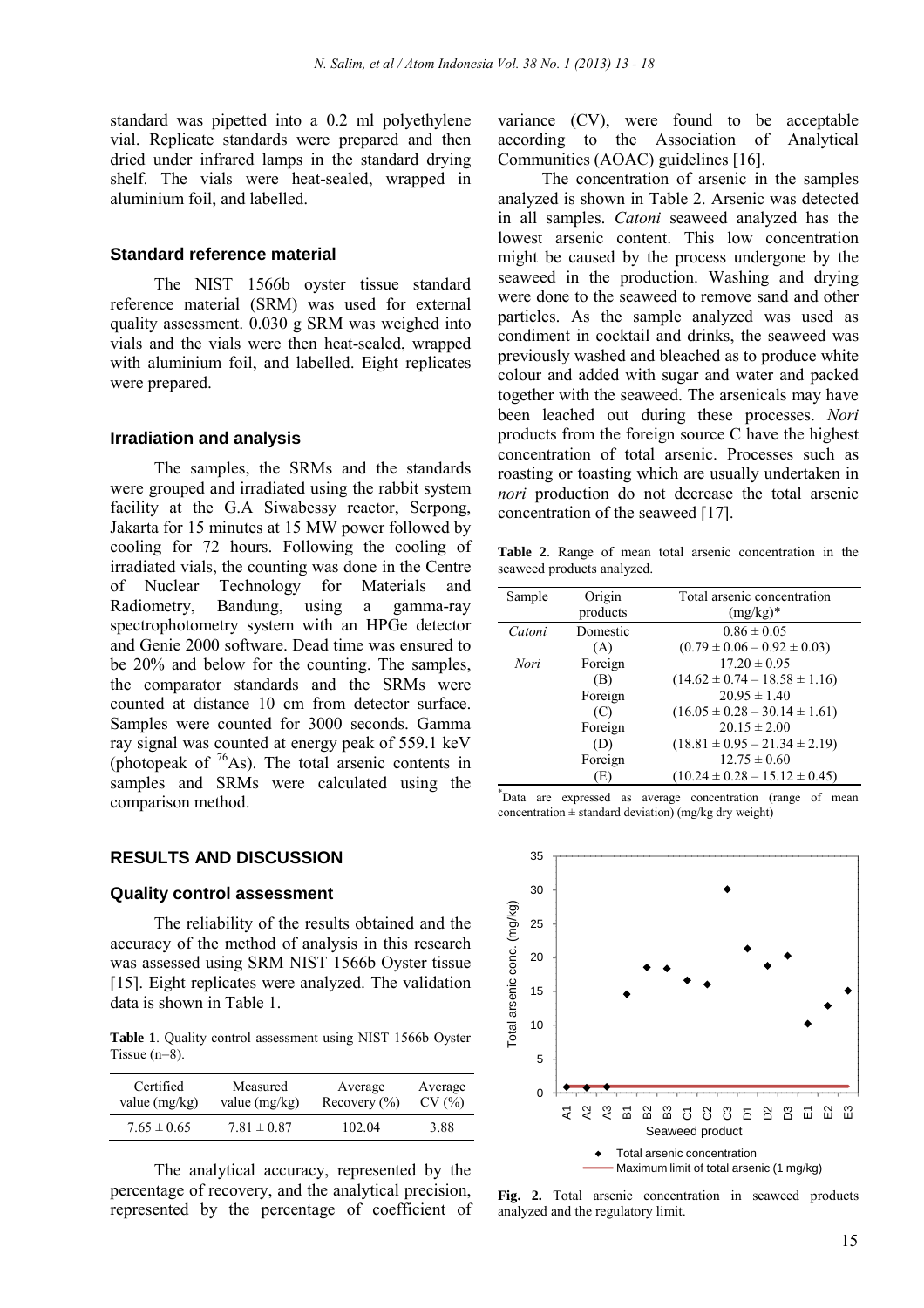The National Standardisation Agency of Indonesia has established a maximum limit for total arsenic concentration in seafood and other products of 1 mg/kg [18]. The comparison of the arsenic content in seaweed products analyzed to the amount permitted by the authority is shown in Fig. 2. Among all the samples analyzed, only *catoni*  products contain the total arsenic concentration of less than 1 mg/kg while other products exceed the regulatory limit.

The PTDI for total arsenic set by JECFA is 0.05 mg/kg bw per day [19]. As there were concerns regarding the toxicity of inorganic arsenic, the exposure to inorganic arsenic was also assessed. It has been reported that inorganic arsenic accounts for 3.3% of total arsenic in seaweed [19]. Thus, the inorganic arsenic contents in the seaweed samples can be deduced by multiplying the mean ratio value of 3.3% with the concentration of total arsenic found in those samples. The estimated inorganic arsenic concentrations in the samples are shown in Table 3.

The consumer exposure to arsenic from food intake can be estimated from the average consumption of the food by the population. However in Indonesia there was no data on the average daily consumption of seaweed by the population. The average per capita daily consumption by Korean population was 8.5 g [20,21]. This value was used in the calculation for estimation of arsenic exposure from the seaweed products analyzed. The average daily consumption depends on the culture and the geographical location. Indonesian population may consume lower amount of seaweed compared to that of Korea; hence, the exposure to arsenic from the intake of these seaweed products is lower.

**Table 3**. Estimated inorganic arsenic concentration in seaweed products analyzed.

| Sample | Origin   | Total arsenic               | Inorganic arsenic           |
|--------|----------|-----------------------------|-----------------------------|
|        | Products | $(mg/kg)^*$                 | $(mg/kg)^*$                 |
| Catoni | Domestic | 0.86                        | 0.028                       |
|        | A        | $(0.79 \text{ to } 0.92)$   | $(0.026 \text{ to } 0.030)$ |
| Nori   | Foreign  | 17.20                       | 0.57                        |
|        | в        | $(14.62 \text{ to } 18.58)$ | $(0.48 \text{ to } 0.61)$   |
|        | Foreign  | 20.95                       | 0.69                        |
|        | C        | $(16.05 \text{ to } 30.14)$ | $(0.53 \text{ to } 0.99)$   |
|        | Foreign  | 20.15                       | 0.66                        |
|        | D        | $(18.81 \text{ to } 21.34)$ | $(0.62 \text{ to } 0.70)$   |
|        | Foreign  | 12.75                       | 0.42                        |
|        | E        | $(10.24 \text{ to } 15.12)$ | $(0.34 \text{ to } 0.50)$   |

\* Data are expressed as the average concentration (range minimum to maximum concentration) (mg/kg dry weight).

From the data obtained from the seaweed product analyzed, assuming that 8.5 g seaweed is ingested by a 60 kg individual per day, the estimated

exposure to total arsenic from the seaweed products analyzed made up to 8.54% of the PTDI of total arsenic (50 µg/kg bw per day). The estimated exposure to inorganic arsenic from the consumption of the seaweed products comprised 6.52% of the PTWI for inorganic arsenic which is 15 µg/kg bw (equaivalent to 2.1 µg/kg bw per day) [22].

Fig. 3 shows the estimated total arsenic daily intake from the consumption of 8.5 g of seaweed products per day by a 60 kg individual.



**Fig. 3.** Estimated total arsenic daily intake from the assumed consumption of seaweed products analyzed.

Fig. 4 shows the estimated inorganic arsenic intake from the consumption of seaweed products with the assumption that 8.5 g of seaweed products is consumed per day by a 60 kg individual.



**Fig. 4.** Estimated inorganic arsenic daily intake from the assumed consumption of seaweed products analyzed.

The exposure to total arsenic and inorganic arsenic from the consumption of these seaweed products is still low compared to the PTDI and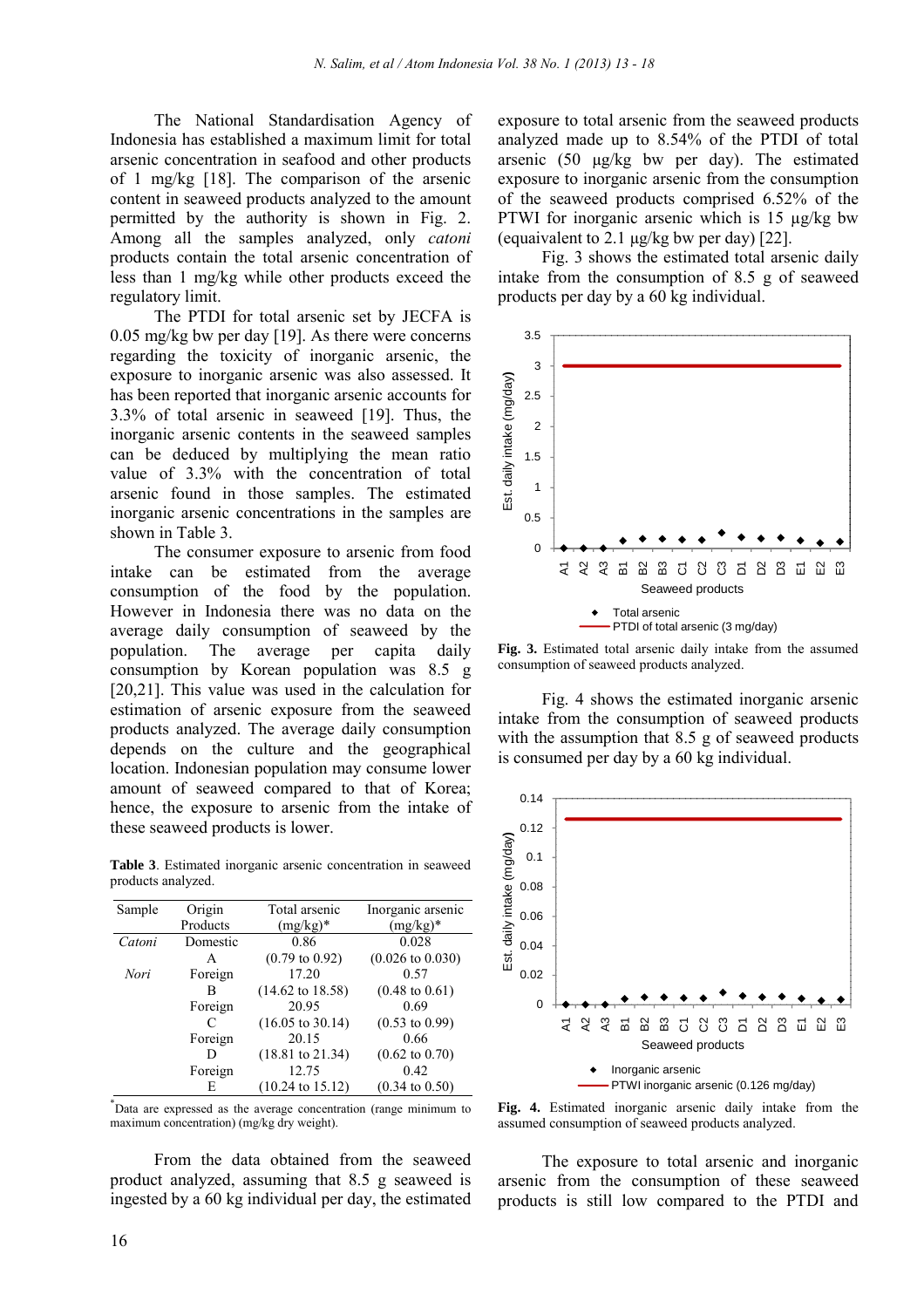PTWI values established for total arsenic and inorganic arsenic, respectively. However, for the average daily intake of arsenic, the contribution of arsenic intake from other types of food should also be considered. Grains such as rice and wheat, vegetables, egg, meat and other seafood also contain arsenic in both inorganic and organic forms. Vegetables and cereals have the highest mean ratio of inorganic arsenic to total arsenic of 84% [19]. Typically, the Indonesian diet mainly consists of rice. The consumption of high amounts of seaweeds, especially those with high arsenic content, can increase the current exposure to total arsenic.

From the findings, it is advisable that to minimize the risk to the health of the consumers, products with high arsenic contents should be consumed only in moderation.

#### **CONCLUSION**

The total arsenic concentration in the *catoni*  and *nori* types of seaweed food products was determined by validated neutron activation analysis (NAA) method to be in the range of 0.79 to 30.14 mg/kg with analytical accuracy of 102.04 % and analytical precision of 3.88%. The highest concentration in products sold in the markets was found in *nori* from a foreign source while the lowest concentration was found in *catoni* seaweed. The estimated exposure to arsenic contributed by the analyzed products is from 0.07% to 8.54% of the provisional tolerable daily intake (PTDI) for total arsenic which is still far below the maximum tolerable level.

#### **ACKNOWLEDGMENT**

The authors would like to express their gratitude to the staff members in the Labelled Compound and Radiometry Division, Centre of Nuclear Technology for Materials and Radiometry, BATAN Bandung, especially Diah Dwiana Lestiani, Natalia Adventini, Syukria Kurniawati, Indah Kusmartini and Woro Yatu Niken Syahfitri for the help and guidance along this project.

# **REFERENCES**

- 1. M. Caliceti, E. Argese, A. Sfriso and B. Pavoni, Chemosphere **47** (2002) 443.
- 2. J.H. Fitton, Alternative Complement Ther **9** (2003) 29.
- 3. C. Almela, M.J. Clemente, D. Velez and R. Montoro, Food Chem. Toxicol. (2006) 22.
- 4. M. Rose, J. Lewis, N. Langford, M. Baxter, S. Origgi and M. Barber, *et al*., Food Chem. Toxicol. **45** (2007) 1263.
- 5. G.F. Nordberg, B.A. Fowler, M. Nordberg and L. Friberg, Handbook on the toxicology of metals, 3rd ed., Academic Press, California (2007) 367.
- 6. B.G. Katzung, Basic and Clinical Pharmacology, 10th ed., McGraw-Hill Companies, Singapore (2007) 946.
- 7. R. Schoof, L. Yost, J. Eickhoff, E. Crecelius, D. Cragin and D. Meacher, Food Chem. Toxicol (1999) 839.
- 8. Anonymous, Toxiclological Profile for Arsenic, ATSDR (2007) 56.
- 9. J. Borak and H.D. Hosgood, Regul Toxicol. Pharmacol. **47** (2007) 204.
- 10. H. Castlehouse, C. Smith, A. Raab, A.A. Meharg and Feldmann, Environ. Sci. Technol. **37** (2003) 591.
- 11. W.D. Ehmann and D.E. Vance, Radiochemistry and Nuclear Analysis., John Wiley & Sons, New York (1991) 255.
- 12. Anonymous, Evaluation of Certain Food Additives and Contaminants (thirty-third report of Joint FAO/WHO Expert Committee on Food Additives), Technical Report Series (776) WHO (1989).
- 13. R.R. Greenberg, P. Bode and E.A. De Nadai Fernandes, Spectrochim. Acta B **66**  (2011) 280.
- 14. K. Park, N. Kang, Talanta **73** (2007) 791.
- 15. Anonymous, Certificate of Analysis Standard Reference Material® 1566b Oyster Tissue, NIST (2011).
- 16. Anonymous, AOAC Guidelines for Single Laboratory Validation of Chemical Methods for Dietary Supplements and Botanicals. http://www.aoac.org. Retrieved in June (2012).
- 17. V. Devesa, D. Velez and R. Montoro, Food Chem. Toxicol. **46** (2008) 1.
- 18. Anonymous, SNI 7387:2009, Maximum Limit of Heavy Metal Contamination in Food. (in Indonesian). http://sisni.bsn.go.id. Retrieved in July (2012).
- 19. C. Uneyama, M. Toda, M. Yamamoto and K. Morikawa, Food Addit. Contam. **24** (2007) 447.